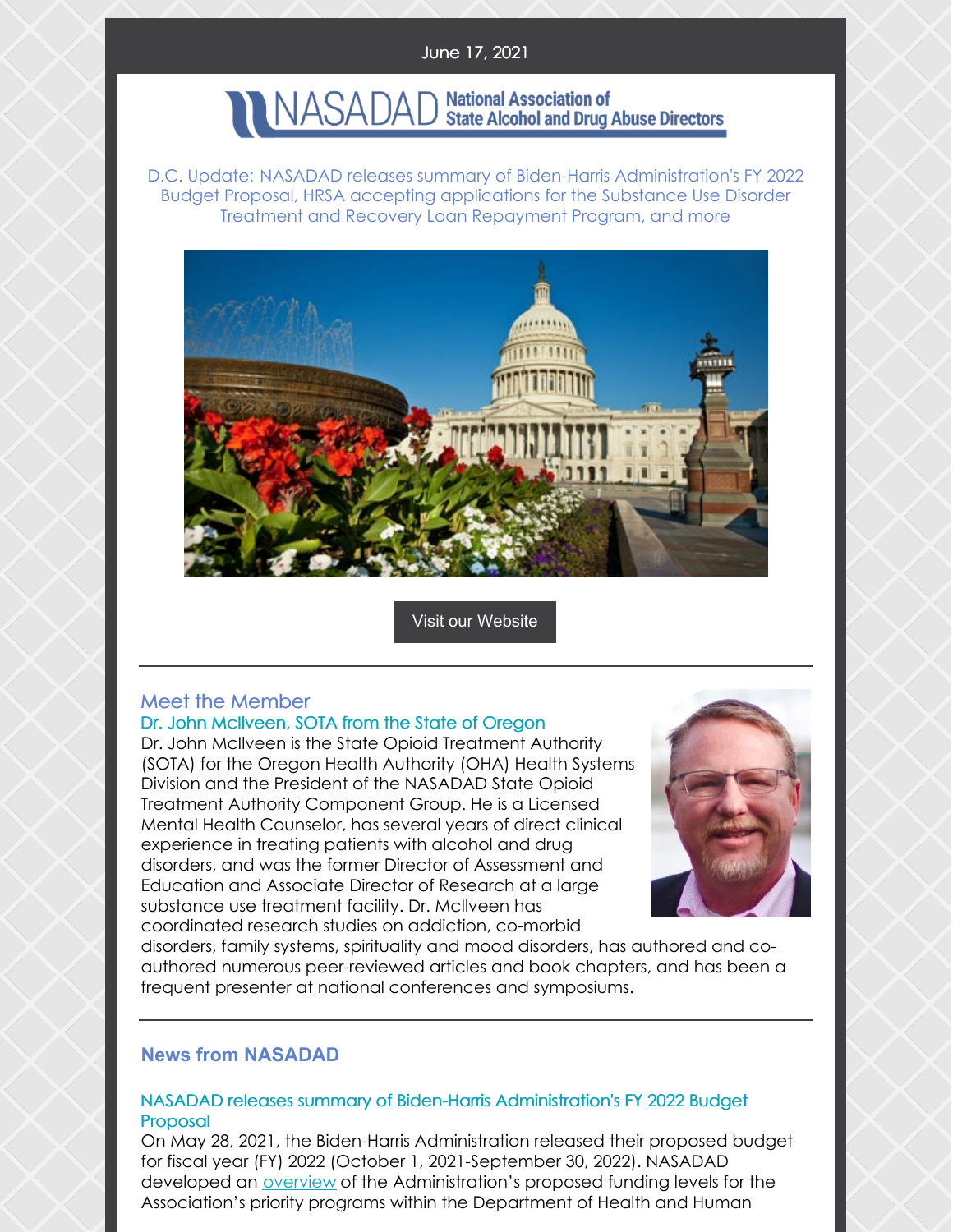Services (HHS), as well as select programs within the Department of Justice (DOJ) and the Office of National Drug Control Policy (ONDCP). The document compares the President's FY 2022 proposal to the final FY 2021 funding levels and provides language from the Administration's Congressional Justifications.

#### **Capitol Hill Happenings**



#### HELP Committee votes to advance nomination of Dr. Miriam Delphin-Rittmon as Assistant Secretary for Mental Health and Substance Use

Yesterday, the Senate Health, Education, Labor, and Pensions (HELP) Committee voted to advance Miriam Delphin-Rittmon to Assistant Secretary for Mental Health and Substance Use by a vote of 20-2. The process will now move to the Senate floor for a vote by all members. Since 2015, Dr. Delphin-Rittmon has served as Commissioner of the Connecticut Department of Mental Health and Addiction Services (DMHAS),

managing the State's publicly funded substance use and mental health service delivery system. In her role as Commissioner, she has been a member of NASADAD and has served on the Association's Public Policy Committee, providing guidance on federal legislative and regulatory efforts to address addiction. In addition, Dr. Delphin-Rittmon received the NASADAD State Service Award in 2019 for her dedication to effective and equitable substance use services in Connecticut.

#### Around the Agencies

#### SAMHSA releases new research on the effects of the COVID-19 pandemic on mental health and substance use disorders

The Substance Abuse and Mental Health Services Administration (SAMHSA) released a new [edition](https://www.samhsa.gov/sites/default/files/dtac/mental-health-substance-use-effects-covid-pandemic-srb.pdf?utm_source=SAMHSA&utm_campaign=557216f26a-SUPPLEMENTAL_BULLETIN_2021_06_04_1600070&utm_medium=email&utm_term=0_ee1c4b138c-557216f26a-168128645) of their Supplemental Research Bulletin that reviews research through November 2020 on how the COVID-19 pandemic has affected mental health and substance use. It also includes research on special populations that are experiencing greater impacts such as youth, women, ethnic minorities, and health workers. Research suggests the pandemic-related stressors have posed serious threats to mental health

#### **SAMHSA**

Disaster Technical Assistance Center<br>Supplemental Research Bulletin

.<br>A Preliminary Look at the Mental Health<br>and Substance Use-related Effects of<br>the COVID-19 Pandemic

May 2021

**SAMHSA** 

including increases in substance use. The bulletin concludes with suggested interventions and approaches to support mental health and substance use disorders during and after the pandemic by supporting communities and improving systems of care.



#### HRSA accepting applications for the Substance Use Disorder Treatment and Recovery Loan Repayment Program

The Health Resources and Services Administration (HRSA) is accepting applications for the fiscal year (FY) 2021 Substance Use Disorder Treatment and Recovery Loan Repayment Program (STAR LRP). The program is offering up to \$250,000 in loan

repayment for eligible applicants who are fully licensed, credentialed in an eligible discipline, or a registered SUD professional, and will require awardees to be employed at a STAR LRP approved facility. HRSA will be hosting upcoming STAR LRP Q&A sessions and released STAR LRP [Application](https://www.youtube.com/playlist?list=PL5Q6ZzhhASkc6YSl3Y0b6rXoO-LLypAcR) Video Tutorials in order to